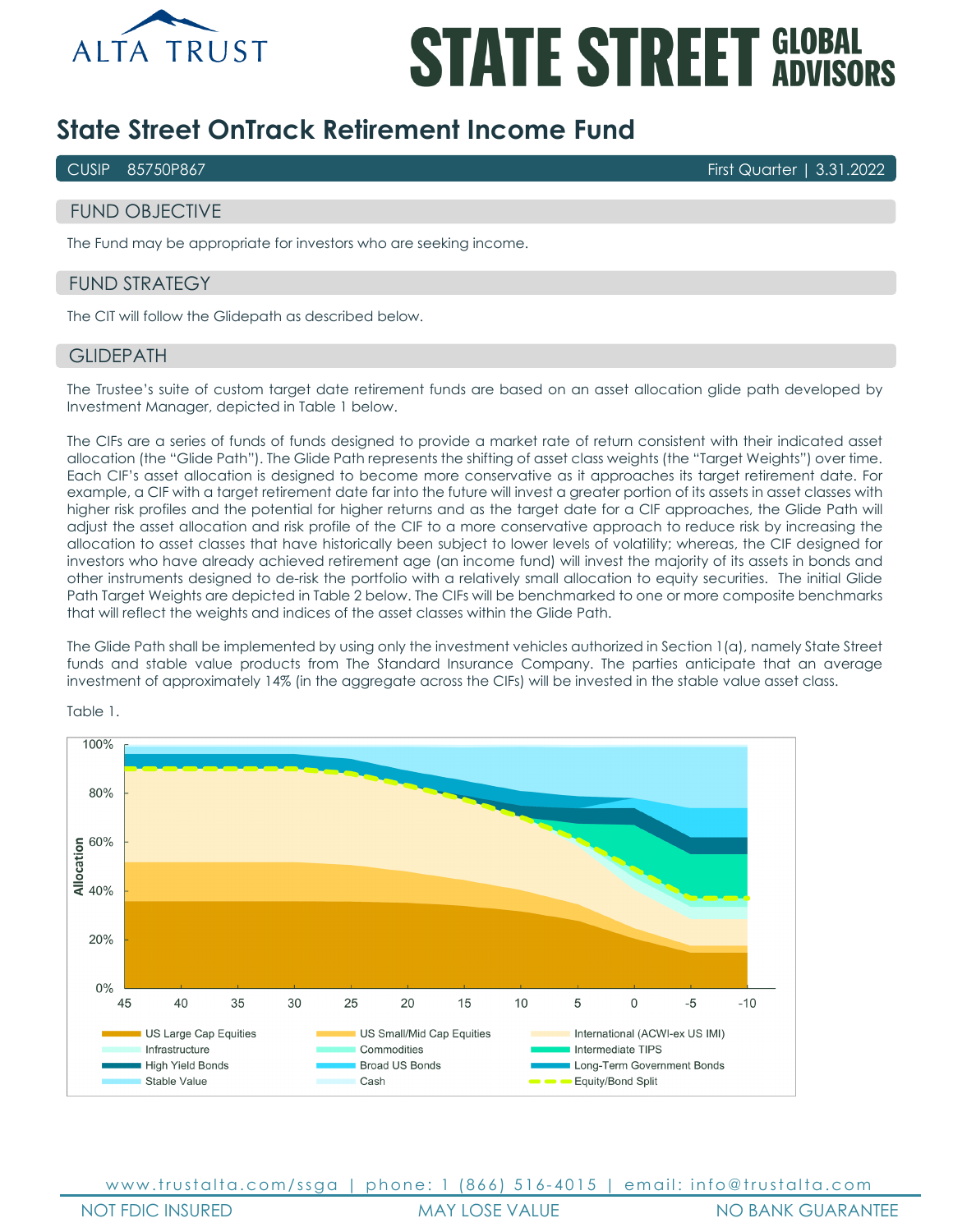# State Street OnTrack Retirement Income Fund First Quarter Hand First Quarter | 3.31.2022

# FUND PERFORMANCE NUMBERS

| <b>Fund</b>                                     | Year To<br><b>Date</b> | Month      | Month      | Year | Year | Year | 10<br>Year | <b>Since</b><br>Inception |
|-------------------------------------------------|------------------------|------------|------------|------|------|------|------------|---------------------------|
| State Street OnTrack<br>Retirement Income Fund* | $(2.59\%)$             | $(0.04\%)$ | $(2.59\%)$ | n/a  | n/a  | n/a  | n/a        | $(0.84\%)$                |
| <b>S&amp;P 500 TR USD</b>                       | $(4.60\%)$             | 3.71%      | (4.60%)    | n/a  | n/a  | n/a  | n/a        | $(2.86\%)$                |

\*Performance is shown net-of-fees

# STRATEGY PERFORMANCE

| Fund              | Month      | Month      | Year     | Year   | Total <sup>1</sup> |
|-------------------|------------|------------|----------|--------|--------------------|
| TDF 2015 Strategy | $(0.57\%)$ | . .64%)    | 5.02%    | .43%   | $6.44\%$           |
| S&P 500 TR USD    | $3.71\%$   | $(4.60\%)$ | $5.65\%$ | 18.92% | 6.49%              |

1Performance since April 1, 2018

The back-tested performance results reflect hypothetical, back-tested results, that were achieved by means of the retroactive application of a back-tested portfolio and, as such, the corresponding results have inherent limitations, including: (1) results do not reflect actual trading using investor assets; (2) certain portfolio aspects may have been designed with the benefit of hindsight; (3) back-tested performance may not reflect the impact of any material market or economic factors; and, (4) Investors may have experienced investment results during the corresponding time periods that were materially different from those portrayed in the hypothetical portfolio. The performance shown is net of a 29 bps blended fee. The hypothetical back-tested period ranges from April 1, 2018 through April 30, 2021and the results have been independently verified.

# PERFORMANCE CHART

# PORTFOLIO SECTORS



NOT FDIC INSURED **MAY LOSE VALUE NO BANK GUARANTEE**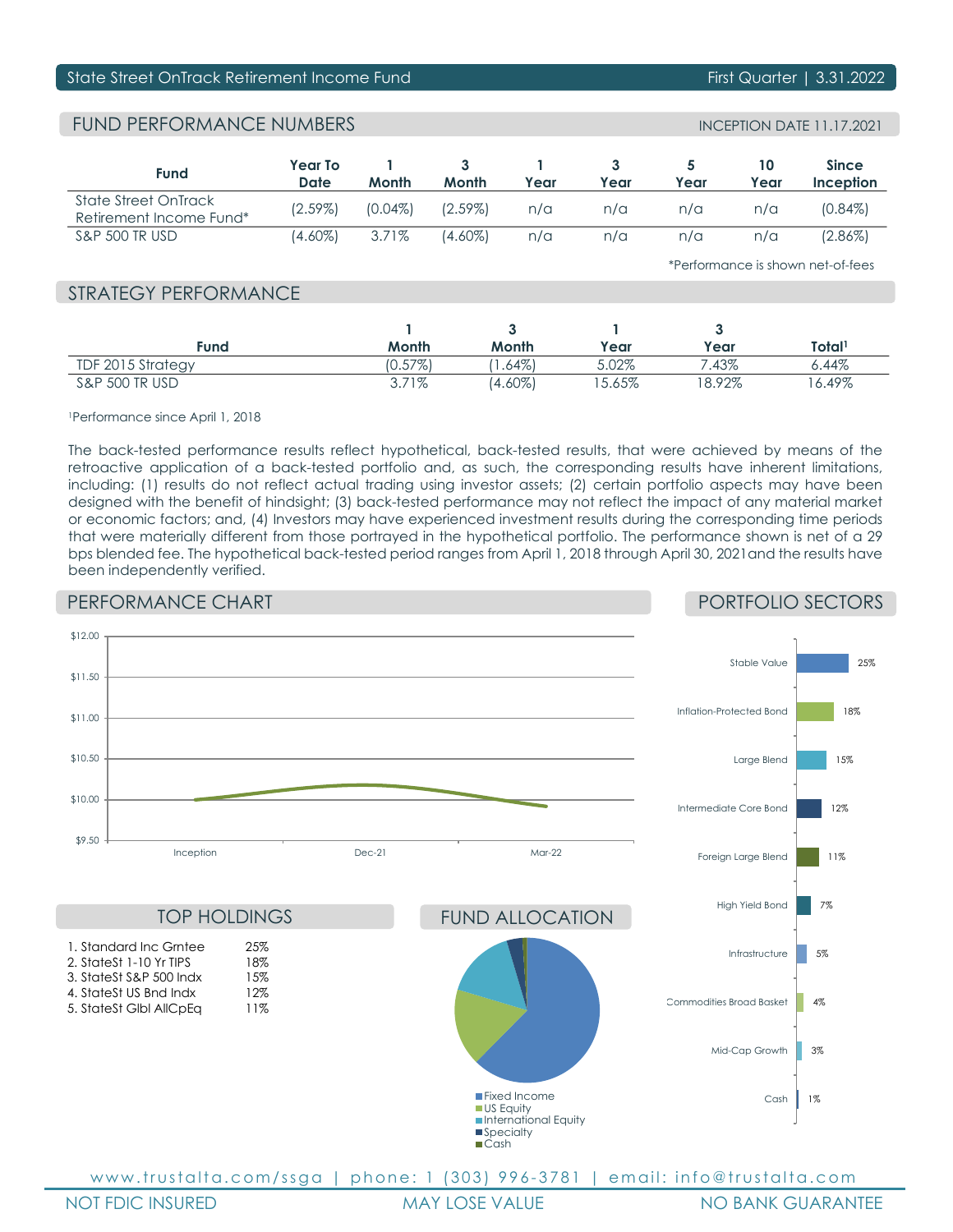# DISCLOSURES

Alta Trust is a South Dakota chartered trust company that acts as the trustee of this CIT. Collective investment trusts are bank maintained and not registered with the Securities and Exchange Commission. The Declaration of Trust for the CIT describes the procedures for admission to and withdrawal from the CIT. The Declaration of Trust and the Fund's Employee Benefit Summary should be read in conjunction with this fact sheet and is hereby incorporated by reference. A copy of these documents may be obtained by contacting Alta Trust at info@trustalta.com.

Before investing in any collective investment trust, please consider the trust's investment objective, strategies, risks, and expenses. Be sure to consult with your financial, legal and professional tax advisors prior to investment in any collective investment trust. Performance is expressed in USD. Past performance does not guarantee future results. The performance data quoted represents past performance and current returns may be lower or higher. All investments involve risk, including potential loss of principal. There is no guarantee that the CIT will achieve its objective.

Fund Restriction/Limitations: This CIT may only accept assets of defined contribution plans that are part of a pension, profit sharing, stock bonus or other employee benefit plan of an employer for the exclusive benefit of employees or their beneficiaries and is (i) exempt from federal income taxes under Section 501 (a) of the code, by reason of qualifying under Section 401(a) or 414(d) of the code or (ii) is part of an eligible deferred compensation plan maintained by a state or local governmental unit under Section 457(b) of the Code ("Section 457 Plan"), which is either exempt from or not subject to income taxation.

### Back-Test Performance Methodology

To generate the back-tested returns, State Street Global Advisors used the proposed glidepath asset allocation weights and roll-down schedule to blend the below index returns beginning on 04/30/2018. The start date was chosen to align with the start of the available return series. The back-tested returns shown herein do not represent actual performance or the performance of any State Street Global Advisors Fund.

Index Return Series Utilized:

Equity Exposures S&P 500® Index, Russell Small Cap Completeness® Index, MSCI® AC World® ex-US IMI Index

Alternative Exposures S&P® Global Infrastructure Index, Bloomberg Roll Select Commodity IndexSM

Fixed Income Exposures

Bloomberg Barclays U.S. High Yield Very Liquid Index, Bloomberg Barclays U.S. Aggregate Bond Index, Bloomberg Barclays U.S. Long Government Bond Index, Standard Stable Asset Fund

References to specific company stocks should not be construed as recommendations or investment advice. The statements and opinions are subject to change at any time, based on market and other conditions Zeros represent time periods when the target date fund has no allocation to the underlying Fund.

Source: SSGA Investment Solutions Group, FactSet, Standard Insurance Company. Back-tested performance is not indicative of past or future performance of any SSGA offering. All data shown above does not represent the results of actual trading, and in fact, actual results could differ substantially. Returns do not represent those of a specific index, composite, or strategy, but were achieved by mathematically combining the funds at various weights throughout the proposed glidepaths. Index returns cited above do not reflect management fees, transaction costs, and other fees and expenses a client would have to pay, which reduce returns. For example, if an annualized gross return of 10% was achieved over a 5-year period and a management fee of 1% per year was charged and deducted annually, then the resulting return would be reduced from 61% to 54%. Performance is calculated in USD. The blended expense ratio as of 12/31/2021 is 29 bps.

Diversification does not ensure a profit or guarantee against loss. Assumptions and forecasts used by State Street Global Advisors in developing the target date funds asset allocation glidepath may not be in line with future capital market returns and participant savings activities, which could result in losses near, at or after the target date year or could result in the target date fund not providing adequate income at and through retirement. Ages and expected dates of retirement are approximate and may not accurately reflect the age or retirement date of each participant at each stage of the product. Participants are responsible for selecting their own target retirement date.

www.trustalta.com/ ssga | phone: 1 ( 303 ) 9 9 6 - 3781 | email: info@trustalta.com